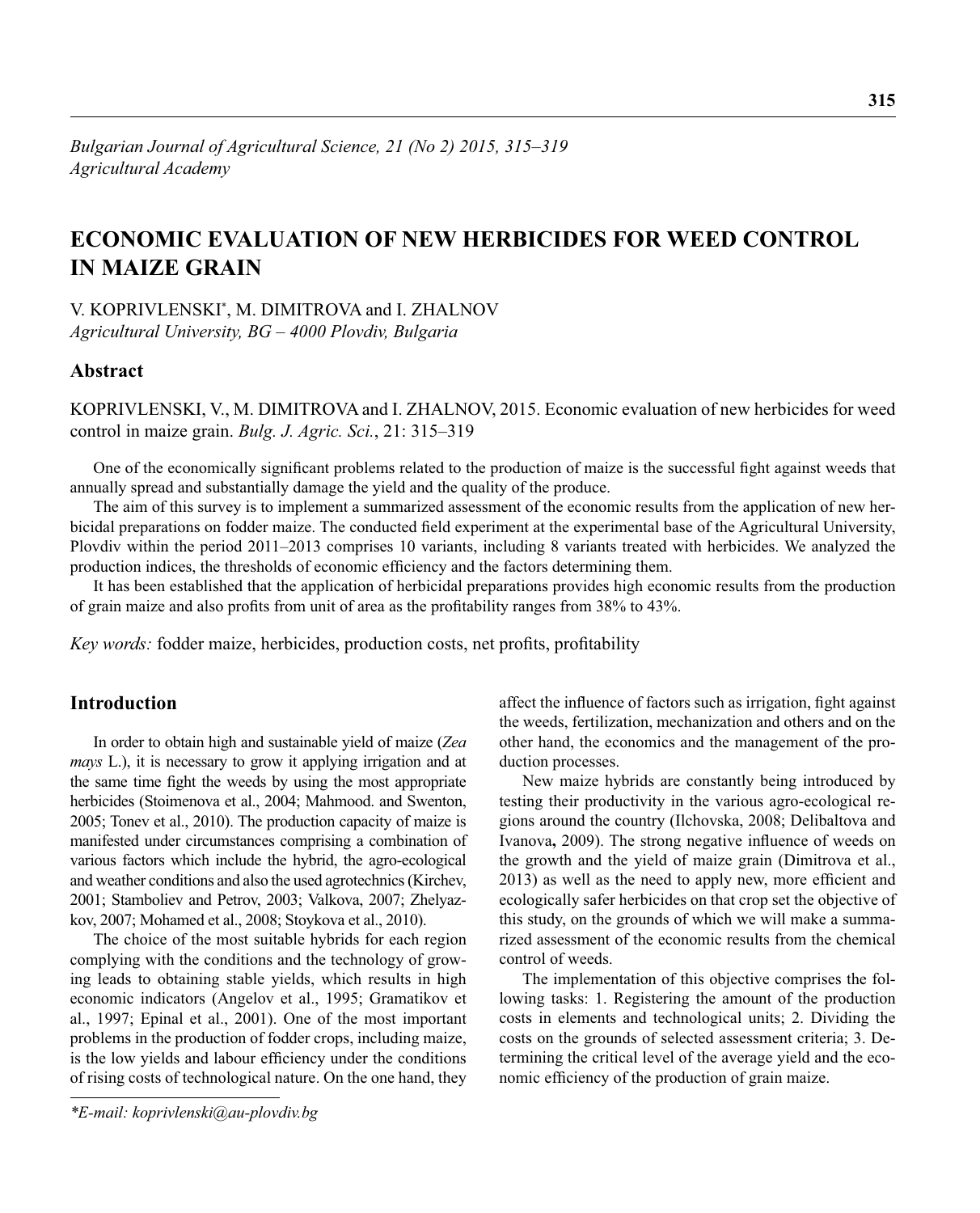## **Materials and Methods**

#### *Conducting the experiment*

Within the period  $2011-2013$  in the experimental field of the Agricultural University, Plovdiv, we made field experiments using new herbicides applied into the soil after sowing and before the germination of the crop and also applied to the leaves during the vegetation period of the maize – a hybrid of Pioner company: Kolomba (450 FAO). The sowing during the three years of the experiment was performed on April 21- 25. The experiments were made using the block method over an area of 21  $m^2$  in four repetitions (Table 1).

The agrotechnical activities were conducted in accordance with the commonly used technology for growing maize (processing of the soil, fertilization, sowing, rolling).

## *Methodological tools for development and assessment of the technological and economic estimates*

The amount of the production costs for growing grain maize has been calculated on the grounds of a technological chart containing information about the physical volume and value of all necessary material and labour costs for growing and gathering the crop. The expenses for raw materials and other materials (seeds, fertilizers, preparations, water for irrigation, fuel and lubricants, electricity and others) have been calculated on the grounds of their volume and unit price, on average for the period 2011–2013. The expenses for labour, mechanized activities (ploughing, cultivating, harrowing, transporting, fertilizing, spraying, gathering and others), ad-

#### **Table 1**

Variants Dose **Dose Active substans** Dose **Dose** 1. Control (K1) - untreated and not trenced area 2. Industrial control  $(K2)$  – untreated with 2–3 hoeing 3. Laudis OD 44 g/l *tembotrion*  $200 \text{ cm}^3/\text{da}$  (folair application) 4. Lumux 538 SK 375 g/l *s-metolaxlor*  $400 \text{ cm}^3/\text{da}$  (soil application) 125 g/l *terbutilazin* 37.5 g/l *mezotrion* 5. Elumis 30 g/l *nikosulfuron*  $200 \text{ cm}^3/da$  (folair application) 75 g/l *mezotrion* 6. Gardoprim 312.5 g/l *s-metolahlor*  $450 \text{ cm}^3/\text{da}$  (soil application) 187,5 g/l *terbutilazin* 7. Wing 212.5 g/l *dimetenamid-P*  $400 \text{ cm}^3/\text{da}$  (soil application) 250 g/l *pendimetalin* 8. Stelar 50 g/l *topramezon*  $100 \text{ cm}^3/\text{da}$  (folair application) 160 g/l *dikamba* 9. Kaspar 55 WG 50 g/kg *prosulfuron* 30 g/da (folair application) 500 g/kg *dikamba* 10. Merlin flex 240 g/l *izoxaflutol*  $42 \text{ cm}^3/\text{da}$  (soil application)

ditional costs, machine and tractor and transport expenses have been calculated on the grounds of the estimates valid for the Agricultural University – Plovdiv.

The value of the finished produce  $-$  the maize grain, has been calculated based on the average price for the period of the experiment 2011–2013.

## *Methodological tools for determining the critical levels*  of the yield and the economic thresholds of efficiency in *variants of the experiment*

The determination of the critical levels of the yield and the thresholds of efficiency in the production of maize has been made using various indices shown in Table 3 and Table 4 (Koprivlenski, 2011).

The thresholds of efficiency, expressed through the critical level of the average yield for the separate variants, have been calculated using the formula:

$$
Q_{BEP} = \frac{FC}{p - VC_1},
$$

where:  $Q_{BEP}$  – the critical level of the average yield;

*FC* – total value of the stable costs;

*p* – average costs of the implementation;

 $VC_1$  – variable costs for unit of production.

The critical level of the average yield determines the amount of the yield for which the maize production results in no profits or losses, after which each kilogram of the finished produce above the critical yield shall secure profits.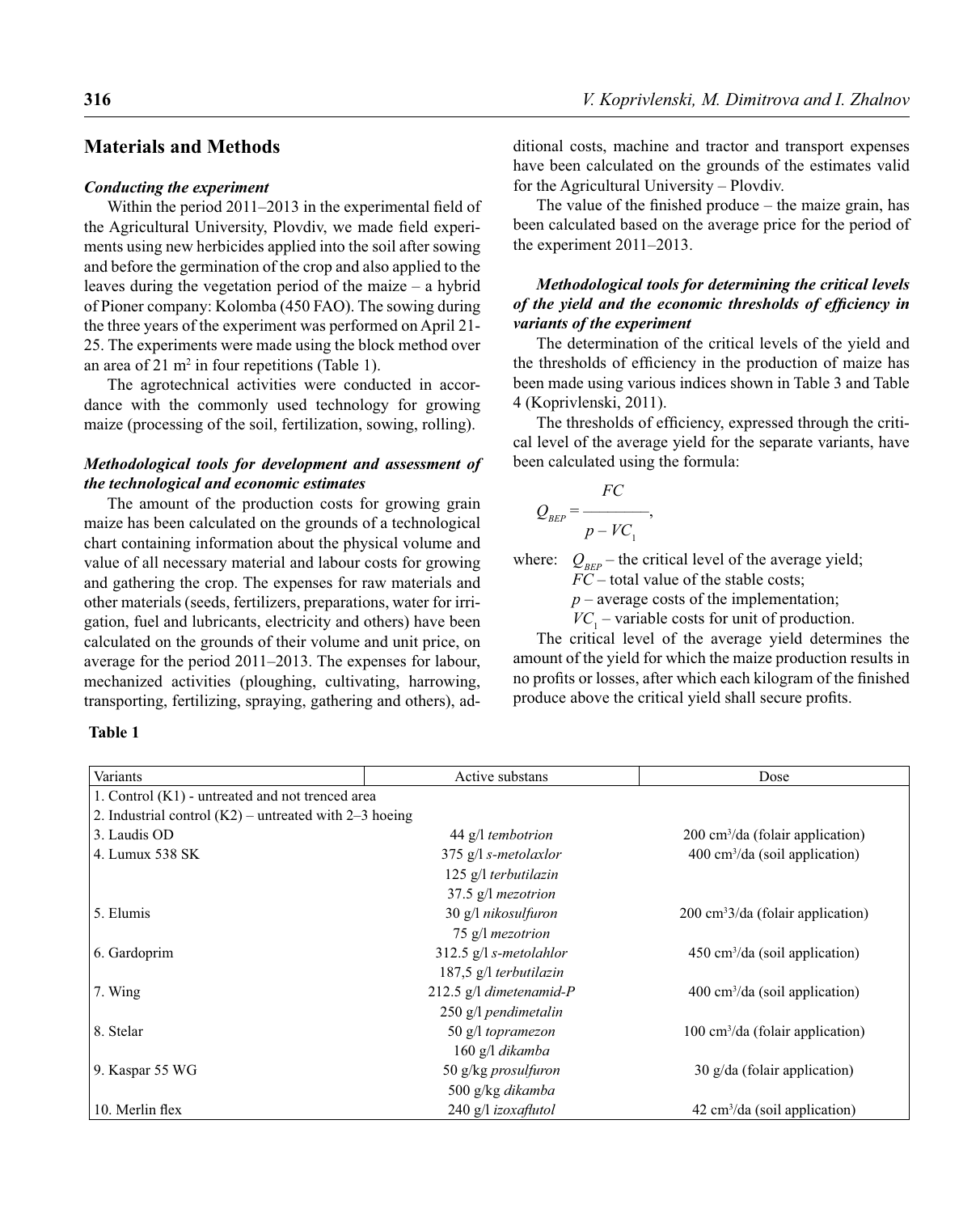## **Table 2**

**Production costs for growing maize under the conditions of irrigation, BGN/da**

| Variant        | Material<br>$\cos\left(\frac{A}{\epsilon}\right)$ | Expenses for tractor<br>and transport /B/ | Expenses for<br>manual labour /C/ | Direct costs<br>$I/A+B+C/$ | <b>Additional costs</b><br>П | Total<br>$costs I + II$ |
|----------------|---------------------------------------------------|-------------------------------------------|-----------------------------------|----------------------------|------------------------------|-------------------------|
| $K_0$          | 97.84                                             | 45.61                                     |                                   | 145.85                     | 31.54                        | 177.39                  |
| $K_{\rm s}$    | 97.84                                             | 54.11                                     | 3.0                               | 154.95                     | 33.39                        | 188.34                  |
| 3              | 117.97                                            | 59.45                                     | 4.0                               | 181.42                     | 36.42                        | 217.84                  |
| $\overline{4}$ | 118.75                                            | 59.45                                     | 4.0                               | 182.2                      | 36.29                        | 218.49                  |
| 5              | 122.09                                            | 59.45                                     | 4.0                               | 185.54                     | 37.03                        | 222.57                  |
| 6              | 115.35                                            | 59.45                                     | 4.0                               | 178.8                      | 35.96                        | 214.76                  |
|                | 113.54                                            | 59.45                                     | 4.0                               | 176.99                     | 35.72                        | 212.71                  |
| 8              | 113.36                                            | 59.45                                     | 4.0                               | 176.81                     | 35.72                        | 212.53                  |
| 9              | 107.71                                            | 59.45                                     | 4.0                               | 171.16                     | 34.68                        | 205.84                  |
| 10             | 114.51                                            | 59.45                                     | 4.0                               | 177.96                     | 35.85                        | 213.81                  |

\*The direct and indirect costs have been calculated based on the estimates for the Agricultural University

## **Results and Discussion**

The main results from the economic assessment of the tested new herbicides for fighting weeds in the production of grain maize have been summarized in Tables 2, 3 and 4.

The amount and the structure of the production expenses for the elements vary within narrow limits for all the variants of the experiment treated with herbicides – from 3 to 10 (Table 2).

The only exceptions are the variants 1  $(K_0)$  and 2  $(K_1)$ , which differ from the rest in terms of their total production costs and also the costs for the elements. The data in Table 2 shows that the price of the material expenses is the highest for the variants treated with herbicides, which exceed the control samples by 10% (variant 9) to 25% (variant 5) and determine the amount of the direct and production costs.

#### **Table 3**

#### **Amount of the stable and variable costs in the production of grain maize**

| Variants       | Average | Total<br>variable | Total<br>stable | Total      |
|----------------|---------|-------------------|-----------------|------------|
|                | yield,  |                   |                 | production |
|                |         | costs,            | costs,          | costs,     |
|                | kg/da   | BGN/da            | BGN/da          | BGN/da     |
| $1 - K_0$      | 437.6   | 141.99            | 35.4            | 177.39     |
| $2 - K$        | 628.42  | 148.7             | 39.64           | 188.34     |
| 3              | 831.7   | 174.07            | 43.77           | 217.84     |
| $\overline{4}$ | 838.9   | 177.55            | 40.94           | 218.49     |
| 5              | 832.6   | 181.99            | 40.58           | 222.57     |
| 6              | 836.3   | 173.76            | 41.0            | 214.76     |
| 7              | 816.8   | 170.0             | 42.71           | 212.71     |
| 8              | 821.5   | 171.89            | 40.64           | 212.53     |
| 9              | 791.6   | 164.47            | 41.37           | 205.84     |
| 10             | 820.1   | 172.47            | 41.34           | 213.81     |

The technological and economic estimates in Table 2 show that the production costs are the highest for the variants 5, 4 and 3 in which the herbicides Elumis, Lumax 538 SK and Laudis OD are used. The total amount of the material costs for these variants together with the additional costs is – 122.09 BGN/da; 118.75 BGN/da and 117.97 BGN/da, respectively and the amount for the entire production is 222.57 BGN/da; 218.49 BGN/da and 217.84 BGN/da. For the other treated variants, these values are higher compared to the zero control samples by 16% (variant 9) to 21% (variant 6). The difference in the total production costs between the variants ranges from 4% to 9%.

The production costs for growing grain maize have been classified in two other bigger groups – stable and variable costs (Table 3). The purpose is to use them to calculate the main economic indices and the thresholds of efficiency for the experimental variants. The data analysis shows that within the structure of the total production costs, the variable costs are dominant. They vary from 141.99 BGN/da for the zero control samples to 181.99 BGN/da when applying the herbicide Elumis (variant 5). The amount of the stable costs varies from 35.4 BGN/da (variant 1) to 43.77 BGN/da (variant 3). This structure of the costs is typical of the crops with a high level of mechanization of the production processes, such as the maize. Considering the costs incurred, the highest average yield has been obtained from variants treated with herbicides: Lumax 538 SK – 838.90 kg/da; Gardoprim plus Gold 500 SK – 836.30 kg/da and Elumis – 832.60 kg/da. The lowest average yield has been obtained from the zero control samples  $-437.60 \text{ kg}/da$  and also from variant 2, with some hoeing being performed – 628.42 kg/da. The production capacity of the maize is largely determined by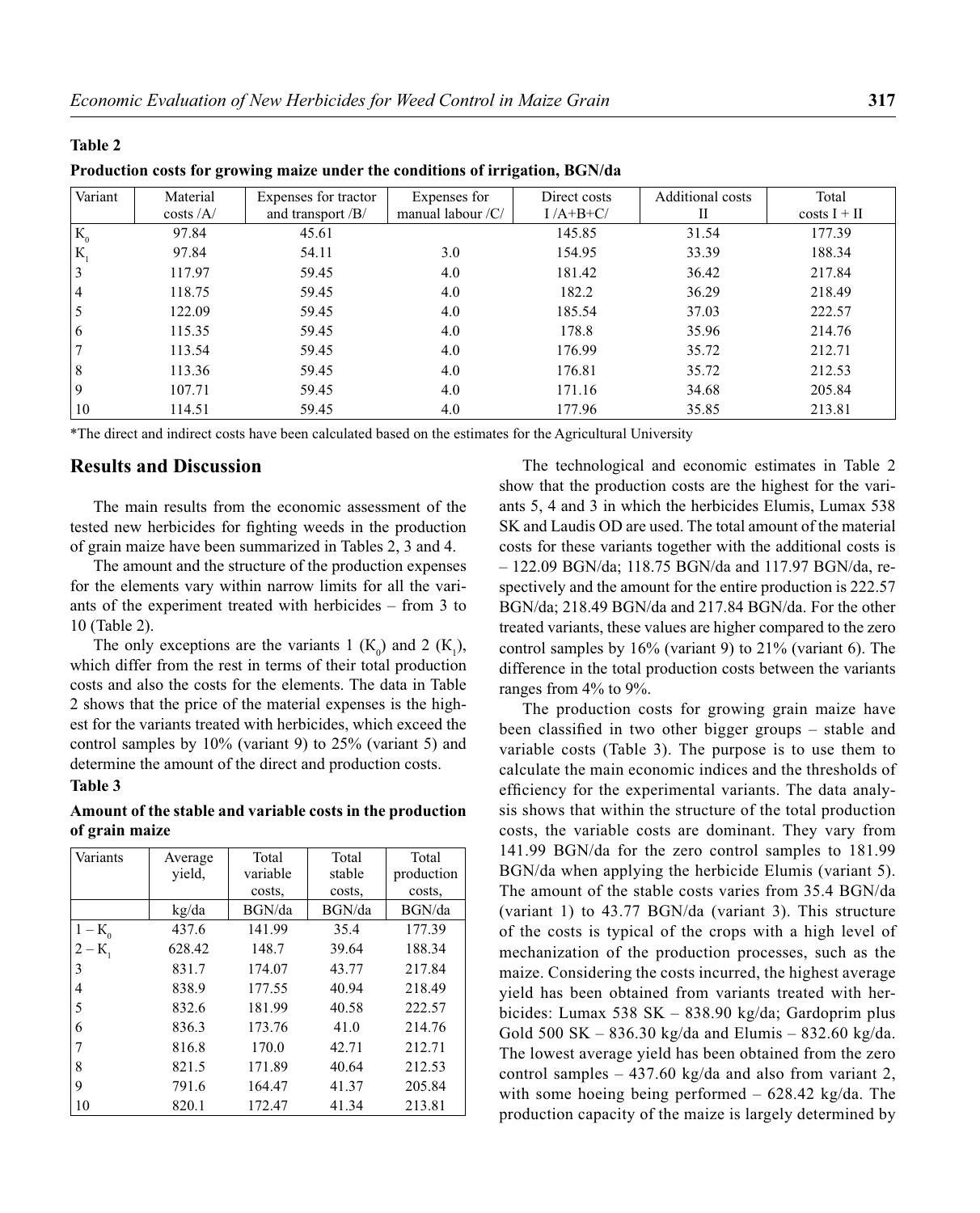**Table 4**

| Variant | Average<br>yield, | Critical level of<br>the average yield, | Value of the total<br>produce, | Net profit from<br>da. | Prime cost of the<br>produce | Profitability<br>rate. |
|---------|-------------------|-----------------------------------------|--------------------------------|------------------------|------------------------------|------------------------|
|         | kg/da             | kg/da                                   | BGN/da                         | BGN/da                 | BGN/kg                       | $\%$                   |
| К       | 628.42            | 252.75                                  | 232.52                         | 43.38                  | 0.30                         | 23.18                  |
| 3       | 831.7             | 280.56                                  | 307.73                         | 88.77                  | 0.26                         | 40.54                  |
| 4       | 838.9             | 262.88                                  | 310.39                         | 90.78                  | 0.26                         | 41.34                  |
| 5       | 832.6             | 278                                     | 308.06                         | 84.37                  | 0.27                         | 37.72                  |
| 6       | 836.3             | 263.25                                  | 309.43                         | 93.55                  | 0.26                         | 43.33                  |
|         | 816.8             | 273.94                                  | 302.22                         | 88.39                  | 0.26                         | 41.34                  |
| 8       | 821.5             | 261                                     | 303.96                         | 90.31                  | 0.26                         | 42.27                  |
| 9       | 791.6             | 265.56                                  | 292.89                         | 85.93                  | 0.26                         | 41.52                  |
| 10      | 820.1             | 262.19                                  | 303.44                         | 89.02                  | 0.26                         | 41.52                  |

Economic efficiency and critical levels of the average yield in the production of grain maize

\*The value of the total produce has been calculated on the grounds of the average selling price for the year 2013  $r = 0.37 BGN/kg$ 

the weather conditions during the respective year, mostly by the quantity and the distribution of the rainfall within the vegetation period. Similar data regarding the productivity of the hybrid Colomba has been obtained by Delibatova (2009) from a field experiment conducted within the period 2006-2008 in Northeastern Bulgaria.

The data in Table 3 shows that the largest increase of the total production costs has been registered in variant 5, which compared with  $K_0$  is 25.5%. But in this variant we also observe a significant increase of the average yield – 90.3%. Similar results have been received in the other variants treated with herbicides 3, 4 and 6. This means that the rate of increase of the additional produce from unit of area is 3.7 to 3.9 times faster than the rate of the expenses incurred. This positive trend can also be observed in the other variants where herbicides are used to fight the weeds.

The amount of the production costs and the level of the average yield are the main factors influencing the economic efficiency in the production of maize (Table 4).

The data shows that in accordance with the amount of the production costs and the level of the average yield, the economic efficiency of the zero control samples is the lowest. The low level of the yield from that sample and the relatively high production costs are the reason for the unsatisfactory value of the total production 161.91 BGN/ da and it cannot provide net profits – with this variant the production shows a loss and the profitability rate is negative. The critical level of the average yield is 721.40 kg/da, which is very close to the limit of the biological capacity of this crop and the potential capacity of the applied technology of production. The prime cost of the production in the control variant is 0.04 BGN/kg higher than the purchase price, which causes a loss amounting to 16.15 BGN/da.

Even with relatively high production costs, the control sample without herbicides and with some hoeing being performed (variant 2) provides a level of the average yield of 628.42 kg/da. The prime cost of the obtained produce is 0.30 BGN/kg and it provides a profit of 43.38 BGN/da and the profitability rate is  $23.18\%$ , which is sufficient for implementing extended reproduction.

The highest economic efficiency has been registered for the variants 6 and 8, whose profitability rate is 43.33  $%$  and 42.27%, respectively and the net profit is as follows: 93.55 BGN/da and 90.31 BGN/da. For the other variants treated with herbicides the net profit varies from 85.93 to 90.78 BGN/da and the profitability rate ranges from 37.72  $\%$  to 41.52%. It is sufficient for the implementation of extended reproduction.

## **Conclusions**

The analysis of the results from the conducted survey allows us to draw the following conclusions:

The use of herbicides in the fight against weeds is economically appropriate because when eliminating the competition of the weeds they lead to a growing rate of increase of the additional costs, as a result of which the total revenue is higher or at least equal to the variable costs.

All variants, in which the fight against the weeds is conducted using the tested herbicides, provide high economic results in the production of grain maize, sufficient amount of the profit from unit of area and profitability within 38% to 43%. The critical level of the yield is hardly 36-37% of the obtained produce from unit of area.

The indicated thresholds of efficiency for all treated variants provide higher competitiveness of the grain maize, which allows reinvestment in the production.